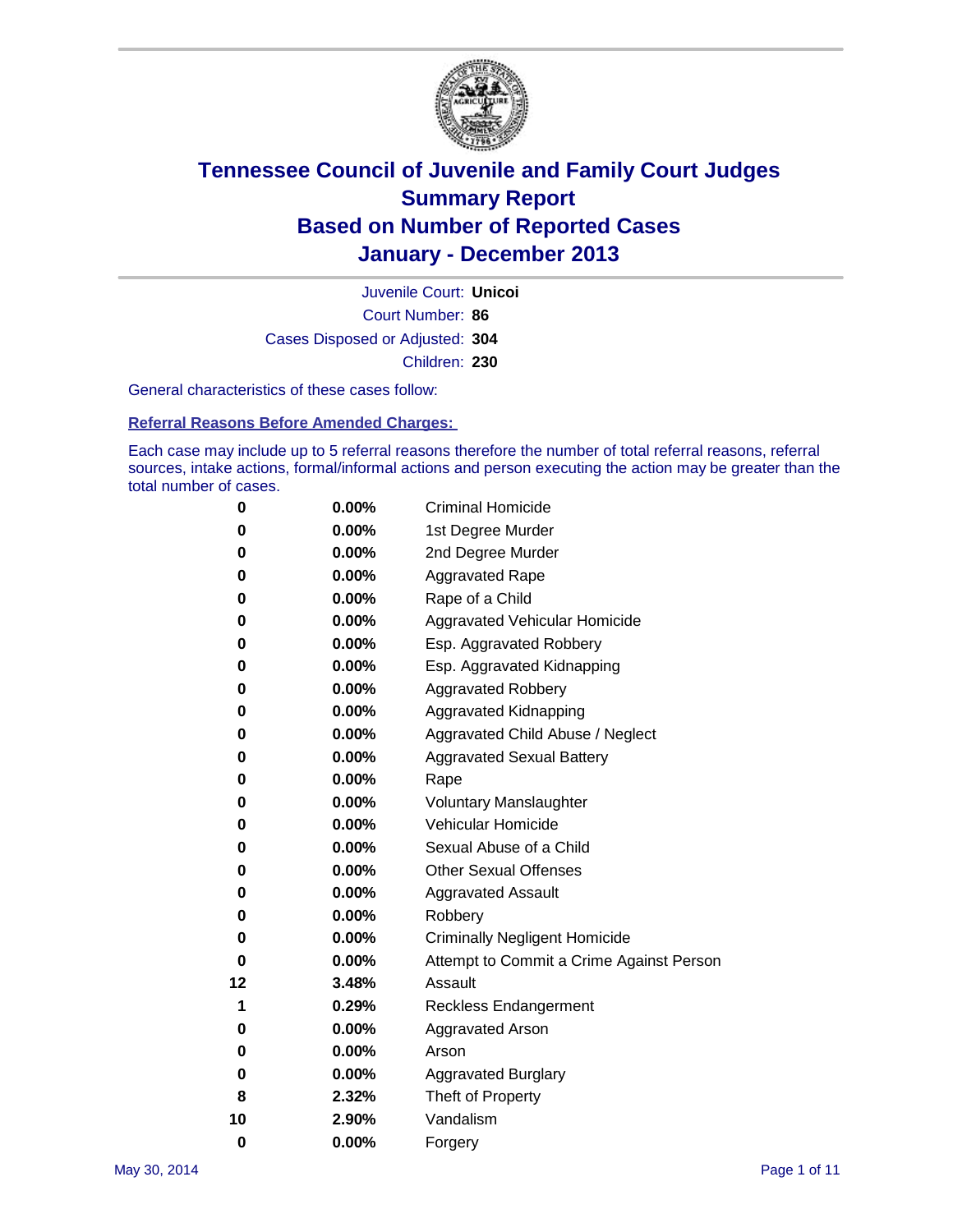

Court Number: **86** Juvenile Court: **Unicoi** Cases Disposed or Adjusted: **304** Children: **230**

#### **Referral Reasons Before Amended Charges:**

Each case may include up to 5 referral reasons therefore the number of total referral reasons, referral sources, intake actions, formal/informal actions and person executing the action may be greater than the total number of cases.

| 1           | 0.29%  | <b>Worthless Checks</b>                                     |
|-------------|--------|-------------------------------------------------------------|
| 0           | 0.00%  | Illegal Possession / Fraudulent Use of Credit / Debit Cards |
| 2           | 0.58%  | <b>Burglary</b>                                             |
| 0           | 0.00%  | Unauthorized Use of a Vehicle                               |
| 0           | 0.00%  | <b>Cruelty to Animals</b>                                   |
| 3           | 0.87%  | Sale of Controlled Substances                               |
| 4           | 1.16%  | <b>Other Drug Offenses</b>                                  |
| 0           | 0.00%  | <b>Possession of Controlled Substances</b>                  |
| 1           | 0.29%  | <b>Criminal Attempt</b>                                     |
| 1           | 0.29%  | Carrying Weapons on School Property                         |
| 0           | 0.00%  | Unlawful Carrying / Possession of a Weapon                  |
| 2           | 0.58%  | <b>Evading Arrest</b>                                       |
| 0           | 0.00%  | Escape                                                      |
| 2           | 0.58%  | Driving Under Influence (DUI)                               |
| $\mathbf 2$ | 0.58%  | Possession / Consumption of Alcohol                         |
| 0           | 0.00%  | Resisting Stop, Frisk, Halt, Arrest or Search               |
| 0           | 0.00%  | <b>Aggravated Criminal Trespass</b>                         |
| 2           | 0.58%  | Harassment                                                  |
| 0           | 0.00%  | Failure to Appear                                           |
| 2           | 0.58%  | Filing a False Police Report                                |
| 0           | 0.00%  | Criminal Impersonation                                      |
| 4           | 1.16%  | <b>Disorderly Conduct</b>                                   |
| 12          | 3.48%  | <b>Criminal Trespass</b>                                    |
| 4           | 1.16%  | <b>Public Intoxication</b>                                  |
| 0           | 0.00%  | Gambling                                                    |
| 68          | 19.71% | <b>Traffic</b>                                              |
| 3           | 0.87%  | Local Ordinances                                            |
| 0           | 0.00%  | Violation of Wildlife Regulations                           |
| 2           | 0.58%  | Contempt of Court                                           |
| 10          | 2.90%  | Violation of Probation                                      |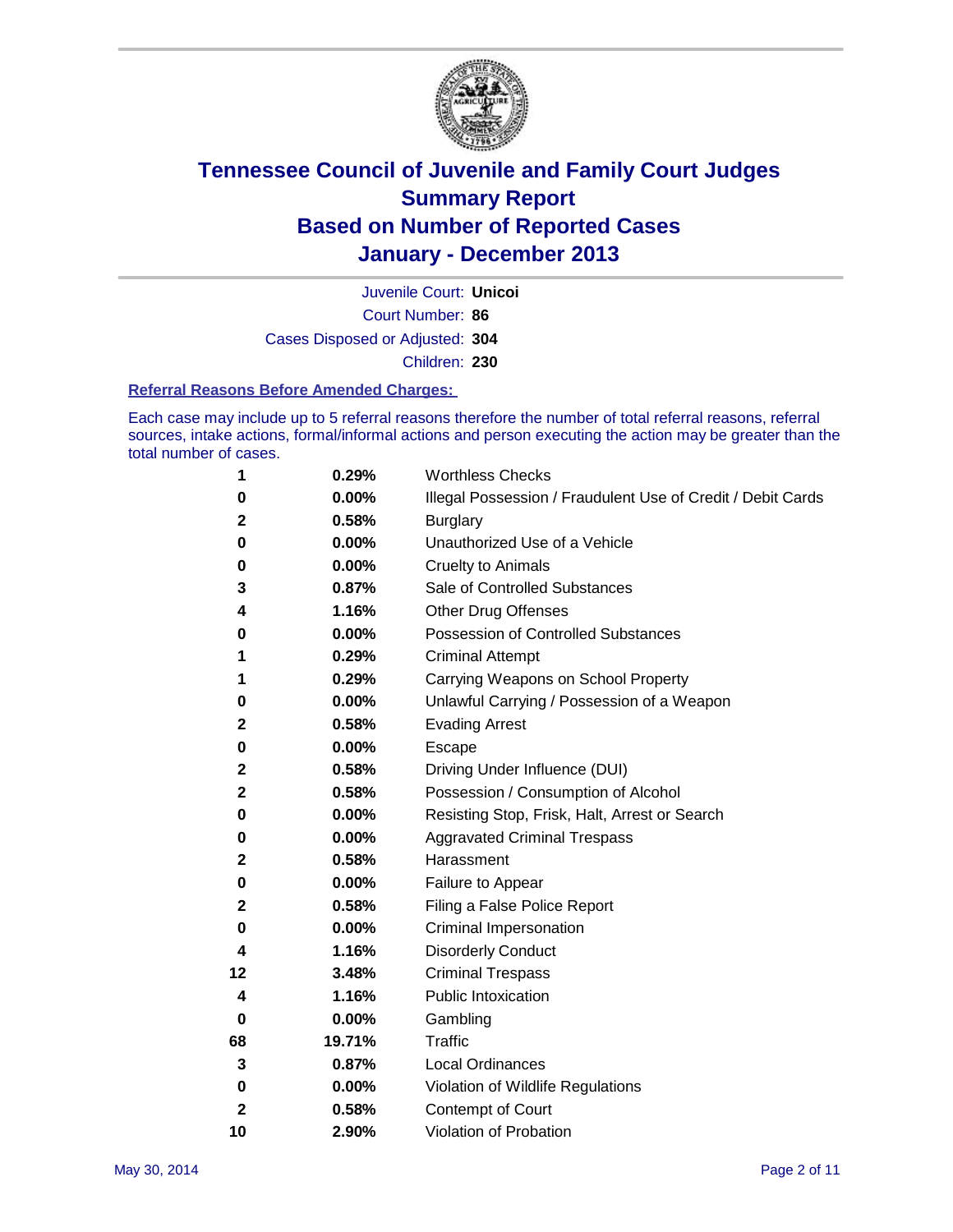

Court Number: **86** Juvenile Court: **Unicoi** Cases Disposed or Adjusted: **304** Children: **230**

#### **Referral Reasons Before Amended Charges:**

Each case may include up to 5 referral reasons therefore the number of total referral reasons, referral sources, intake actions, formal/informal actions and person executing the action may be greater than the total number of cases.

| 345          | 100.00%         | <b>Total Referrals</b>                 |
|--------------|-----------------|----------------------------------------|
| 7            | 2.03%           | Other                                  |
| $\bf{0}$     | 0.00%           | <b>Consent to Marry</b>                |
| 0            | 0.00%           | <b>Request for Medical Treatment</b>   |
| 0            | 0.00%           | Child Support                          |
| 6            | 1.74%           | Paternity / Legitimation               |
| 11           | 3.19%           | Visitation                             |
| 49           | 14.20%          | Custody                                |
| $\bf{0}$     | 0.00%           | <b>Foster Care Review</b>              |
| 0            | 0.00%           | <b>Administrative Review</b>           |
| 0            | 0.00%           | <b>Judicial Review</b>                 |
| 0            | 0.00%           | Violation of Informal Adjustment       |
| 0            | 0.00%           | <b>Violation of Pretrial Diversion</b> |
| $\mathbf{2}$ | 0.58%           | <b>Termination of Parental Rights</b>  |
| 19           | 5.51%           | Dependency / Neglect                   |
| 0            | $0.00\%$        | <b>Physically Abused Child</b>         |
| 0            | $0.00\%$        | Sexually Abused Child                  |
| $\mathbf{2}$ | 0.58%           | <b>Violation of Curfew</b>             |
| 3            | 0.87%           | Violation of a Valid Court Order       |
| 19           | 5.51%           | Possession of Tobacco Products         |
| $\bf{0}$     | 0.00%           | Out-of-State Runaway                   |
| 53<br>3      | 15.36%<br>0.87% | Truancy<br>In-State Runaway            |
| 15           | 4.35%           | <b>Unruly Behavior</b>                 |
| $\bf{0}$     | 0.00%           | Violation of Aftercare                 |
|              |                 |                                        |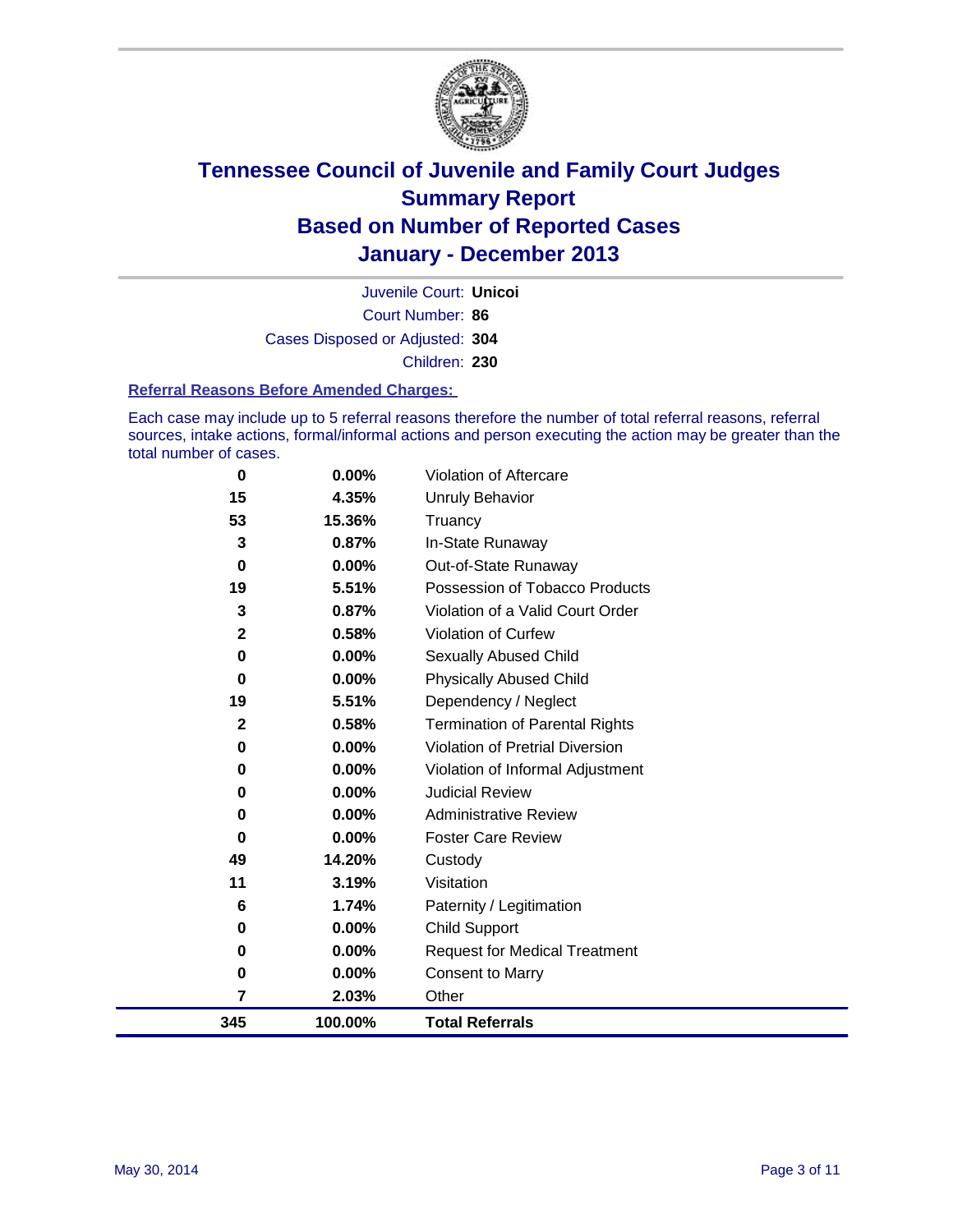

| 0<br>5                     | 0.00%<br>1.45%                  | Unknown<br>Other                  |  |  |  |
|----------------------------|---------------------------------|-----------------------------------|--|--|--|
| 0                          | 0.00%                           | Hospital                          |  |  |  |
| 4                          | 1.16%                           | Child & Parent                    |  |  |  |
| $\mathbf 2$                | 0.58%                           | Victim                            |  |  |  |
| 0                          | $0.00\%$                        | <b>Other Court</b>                |  |  |  |
| 0                          | 0.00%                           | Social Agency                     |  |  |  |
| 0                          | $0.00\%$                        | <b>Court Staff</b>                |  |  |  |
| 0                          | 0.00%                           | <b>District Attorney's Office</b> |  |  |  |
| 0                          | 0.00%                           | <b>Other State Department</b>     |  |  |  |
| 16                         | 4.64%                           | <b>DCS</b>                        |  |  |  |
| 1                          | 0.29%                           | <b>CSA</b>                        |  |  |  |
| 0                          | 0.00%                           | School                            |  |  |  |
| 0                          | $0.00\%$                        | Self                              |  |  |  |
| 32                         | 9.28%                           | <b>Relatives</b>                  |  |  |  |
| 45                         | 13.04%                          | Parents                           |  |  |  |
| 240                        | 69.57%                          | Law Enforcement                   |  |  |  |
| <b>Referral Sources: 1</b> |                                 |                                   |  |  |  |
|                            |                                 | Children: 230                     |  |  |  |
|                            | Cases Disposed or Adjusted: 304 |                                   |  |  |  |
| Court Number: 86           |                                 |                                   |  |  |  |
|                            |                                 | Juvenile Court: Unicoi            |  |  |  |

### **Age of Child at Referral: 2**

| 230 | 100.00%  | <b>Total Child Count</b> |
|-----|----------|--------------------------|
| 0   | $0.00\%$ | <b>Unknown</b>           |
| 0   | 0.00%    | Ages 19 and Over         |
| 59  | 25.65%   | Ages 17 through 18       |
| 74  | 32.17%   | Ages 15 through 16       |
| 27  | 11.74%   | Ages 13 through 14       |
| 8   | 3.48%    | Ages 11 through 12       |
| 62  | 26.96%   | Ages 10 and Under        |
|     |          |                          |

<sup>1</sup> If different than number of Referral Reasons (345), verify accuracy of your court's data.

<sup>2</sup> One child could be counted in multiple categories, verify accuracy of your court's data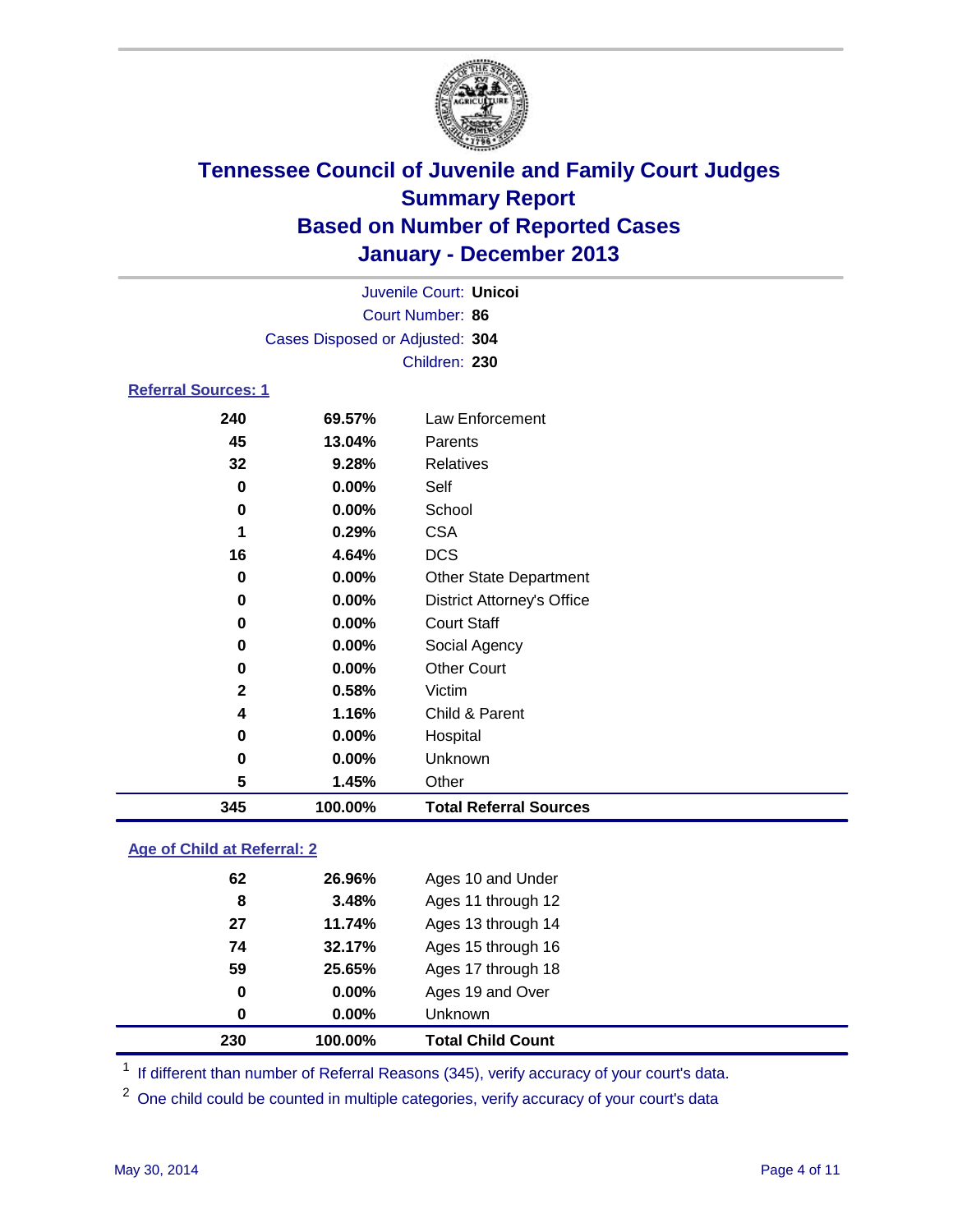

| Juvenile Court: Unicoi                  |                                 |                          |  |  |
|-----------------------------------------|---------------------------------|--------------------------|--|--|
| Court Number: 86                        |                                 |                          |  |  |
|                                         | Cases Disposed or Adjusted: 304 |                          |  |  |
|                                         |                                 | Children: 230            |  |  |
| Sex of Child: 1                         |                                 |                          |  |  |
| 128                                     | 55.65%                          | Male                     |  |  |
| 102                                     | 44.35%                          | Female                   |  |  |
| $\bf{0}$                                | 0.00%                           | Unknown                  |  |  |
| 230                                     | 100.00%                         | <b>Total Child Count</b> |  |  |
| Race of Child: 1                        |                                 |                          |  |  |
| 201                                     | 87.39%                          | White                    |  |  |
| 0                                       | 0.00%                           | African American         |  |  |
| $\mathbf 0$                             | 0.00%                           | Native American          |  |  |
| 0                                       | 0.00%                           | Asian                    |  |  |
| 3                                       | 1.30%                           | Mixed                    |  |  |
| 26                                      | 11.30%                          | Unknown                  |  |  |
| 230                                     | 100.00%                         | <b>Total Child Count</b> |  |  |
| <b>Hispanic Origin: 1</b>               |                                 |                          |  |  |
| $\mathbf 0$                             | 0.00%                           | Yes                      |  |  |
| 230                                     | 100.00%                         | <b>No</b>                |  |  |
| $\mathbf 0$                             | 0.00%                           | Unknown                  |  |  |
| 230                                     | 100.00%                         | <b>Total Child Count</b> |  |  |
| <b>School Enrollment of Children: 1</b> |                                 |                          |  |  |
| 135                                     | 58.70%                          | Yes                      |  |  |
| $\bf{0}$                                | 0.00%                           | <b>No</b>                |  |  |
| 95                                      | 41.30%                          | Unknown                  |  |  |
| 230                                     | 100.00%                         | <b>Total Child Count</b> |  |  |

One child could be counted in multiple categories, verify accuracy of your court's data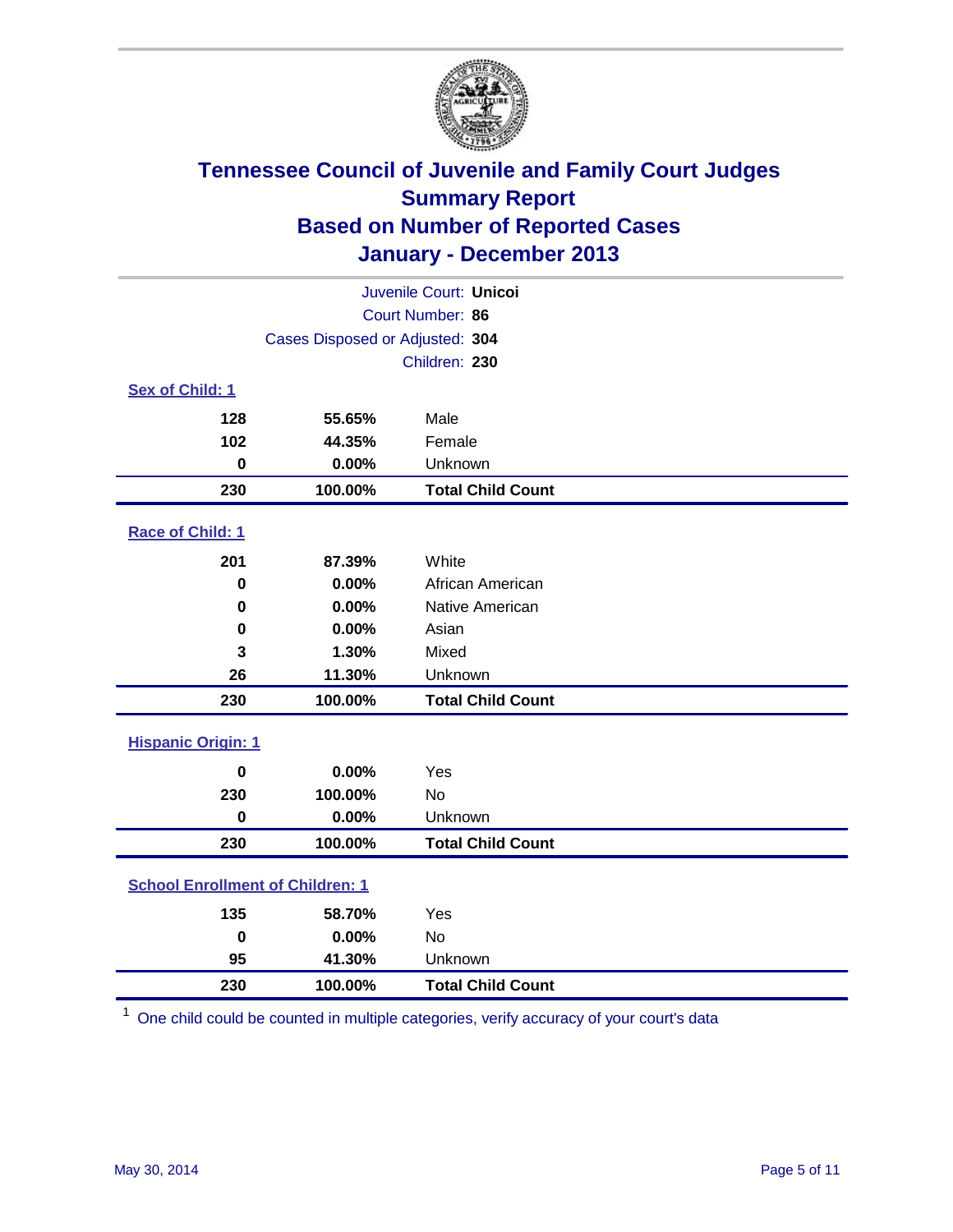

Court Number: **86** Juvenile Court: **Unicoi** Cases Disposed or Adjusted: **304** Children: **230**

#### **Living Arrangement of Child at Time of Referral: 1**

| 230 | 100.00%  | <b>Total Child Count</b>     |  |
|-----|----------|------------------------------|--|
| 9   | 3.91%    | Other                        |  |
| 0   | $0.00\%$ | Unknown                      |  |
| 0   | $0.00\%$ | Independent                  |  |
| 0   | 0.00%    | In an Institution            |  |
| 0   | $0.00\%$ | In a Residential Center      |  |
| 0   | $0.00\%$ | In a Group Home              |  |
| 3   | 1.30%    | With Foster Family           |  |
| 1   | 0.43%    | <b>With Adoptive Parents</b> |  |
| 44  | 19.13%   | <b>With Relatives</b>        |  |
| 40  | 17.39%   | With Father                  |  |
| 86  | 37.39%   | With Mother                  |  |
| 0   | 0.00%    | With Mother and Stepfather   |  |
| 0   | $0.00\%$ | With Father and Stepmother   |  |
| 47  | 20.43%   | With Both Biological Parents |  |
|     |          |                              |  |

#### **Type of Detention: 2**

| 304 | 100.00%  | <b>Total Detention Count</b> |  |
|-----|----------|------------------------------|--|
| 0   | $0.00\%$ | Other                        |  |
| 292 | 96.05%   | Does Not Apply               |  |
| 0   | $0.00\%$ | <b>Unknown</b>               |  |
| 0   | $0.00\%$ | <b>Psychiatric Hospital</b>  |  |
| 0   | 0.00%    | Jail - No Separation         |  |
| 0   | $0.00\%$ | Jail - Partial Separation    |  |
| 0   | 0.00%    | Jail - Complete Separation   |  |
| 12  | 3.95%    | Juvenile Detention Facility  |  |
| 0   | 0.00%    | Non-Secure Placement         |  |
|     |          |                              |  |

<sup>1</sup> One child could be counted in multiple categories, verify accuracy of your court's data

<sup>2</sup> If different than number of Cases (304) verify accuracy of your court's data.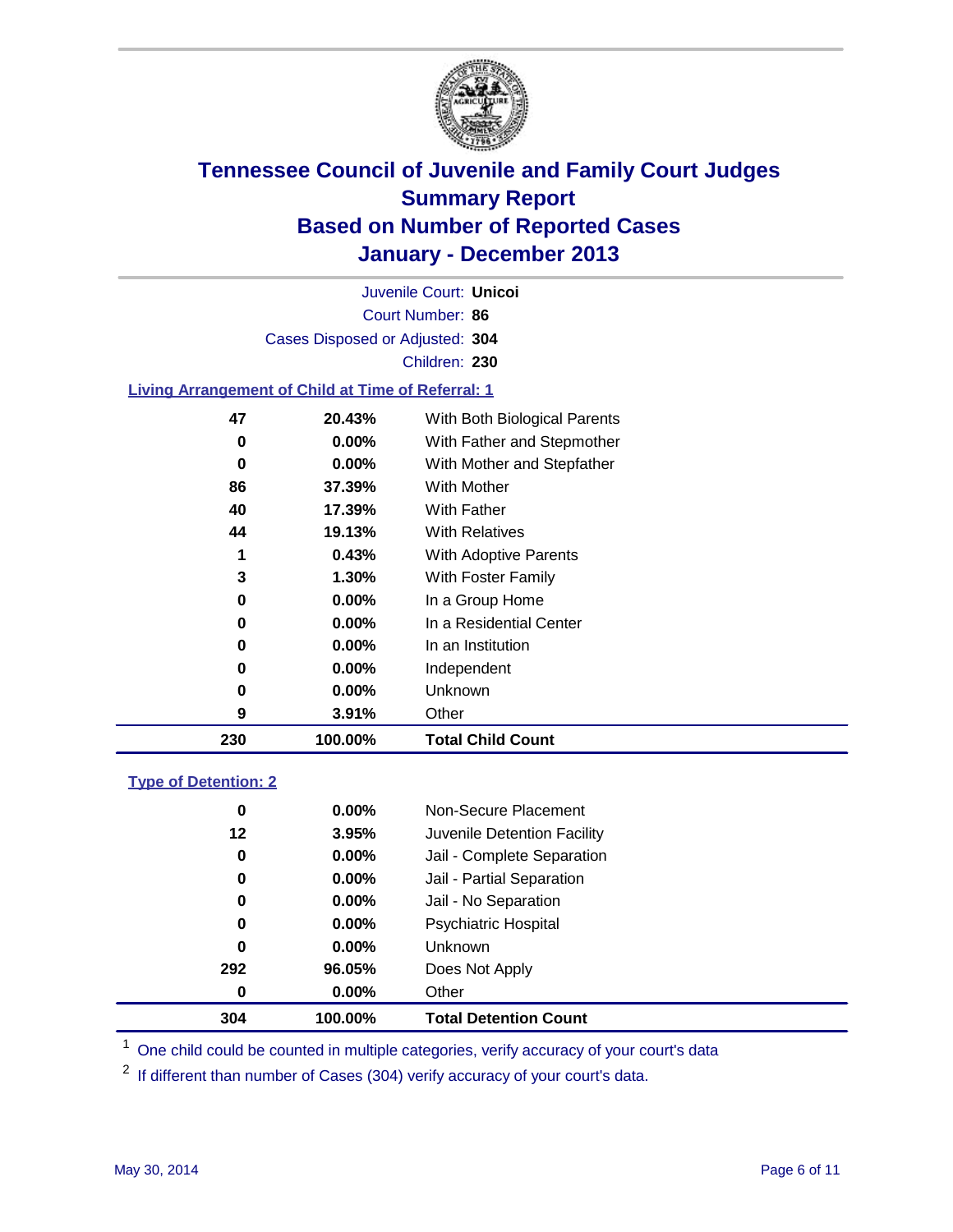

|                                                    | Juvenile Court: Unicoi          |                                      |  |  |  |  |  |
|----------------------------------------------------|---------------------------------|--------------------------------------|--|--|--|--|--|
|                                                    | Court Number: 86                |                                      |  |  |  |  |  |
|                                                    | Cases Disposed or Adjusted: 304 |                                      |  |  |  |  |  |
|                                                    | Children: 230                   |                                      |  |  |  |  |  |
| <b>Placement After Secure Detention Hearing: 1</b> |                                 |                                      |  |  |  |  |  |
| $\bf{0}$                                           | 0.00%                           | Returned to Prior Living Arrangement |  |  |  |  |  |
| 12                                                 | 3.95%                           | Juvenile Detention Facility          |  |  |  |  |  |
| $\bf{0}$                                           | 0.00%                           | Jail                                 |  |  |  |  |  |
| 0                                                  | 0.00%                           | Shelter / Group Home                 |  |  |  |  |  |
| 0                                                  | 0.00%                           | <b>Foster Family Home</b>            |  |  |  |  |  |
| 0                                                  | 0.00%                           | <b>Psychiatric Hospital</b>          |  |  |  |  |  |
| 0                                                  | 0.00%                           | Unknown                              |  |  |  |  |  |
| 292                                                | 96.05%                          | Does Not Apply                       |  |  |  |  |  |
| 0                                                  | 0.00%                           | Other                                |  |  |  |  |  |
| 304                                                | 100.00%                         | <b>Total Placement Count</b>         |  |  |  |  |  |
|                                                    |                                 |                                      |  |  |  |  |  |
| <b>Intake Actions: 2</b>                           |                                 |                                      |  |  |  |  |  |
| 345                                                | 100.00%                         | <b>Petition Filed</b>                |  |  |  |  |  |
| 0                                                  | 0.00%                           | <b>Motion Filed</b>                  |  |  |  |  |  |
| 0                                                  | 0.00%                           | <b>Citation Processed</b>            |  |  |  |  |  |
| 0                                                  | 0.00%                           | Notification of Paternity Processed  |  |  |  |  |  |
| 0                                                  | 0.00%                           | Scheduling of Judicial Review        |  |  |  |  |  |
| 0                                                  | 0.00%                           | Scheduling of Administrative Review  |  |  |  |  |  |
| 0                                                  | 0.00%                           | Scheduling of Foster Care Review     |  |  |  |  |  |
| 0                                                  | 0.00%                           | Unknown                              |  |  |  |  |  |
| 0                                                  | 0.00%                           | Does Not Apply                       |  |  |  |  |  |
| 0                                                  | 0.00%                           | Other                                |  |  |  |  |  |
| 345                                                | 100.00%                         | <b>Total Intake Count</b>            |  |  |  |  |  |

<sup>1</sup> If different than number of Cases (304) verify accuracy of your court's data.

If different than number of Referral Reasons (345), verify accuracy of your court's data.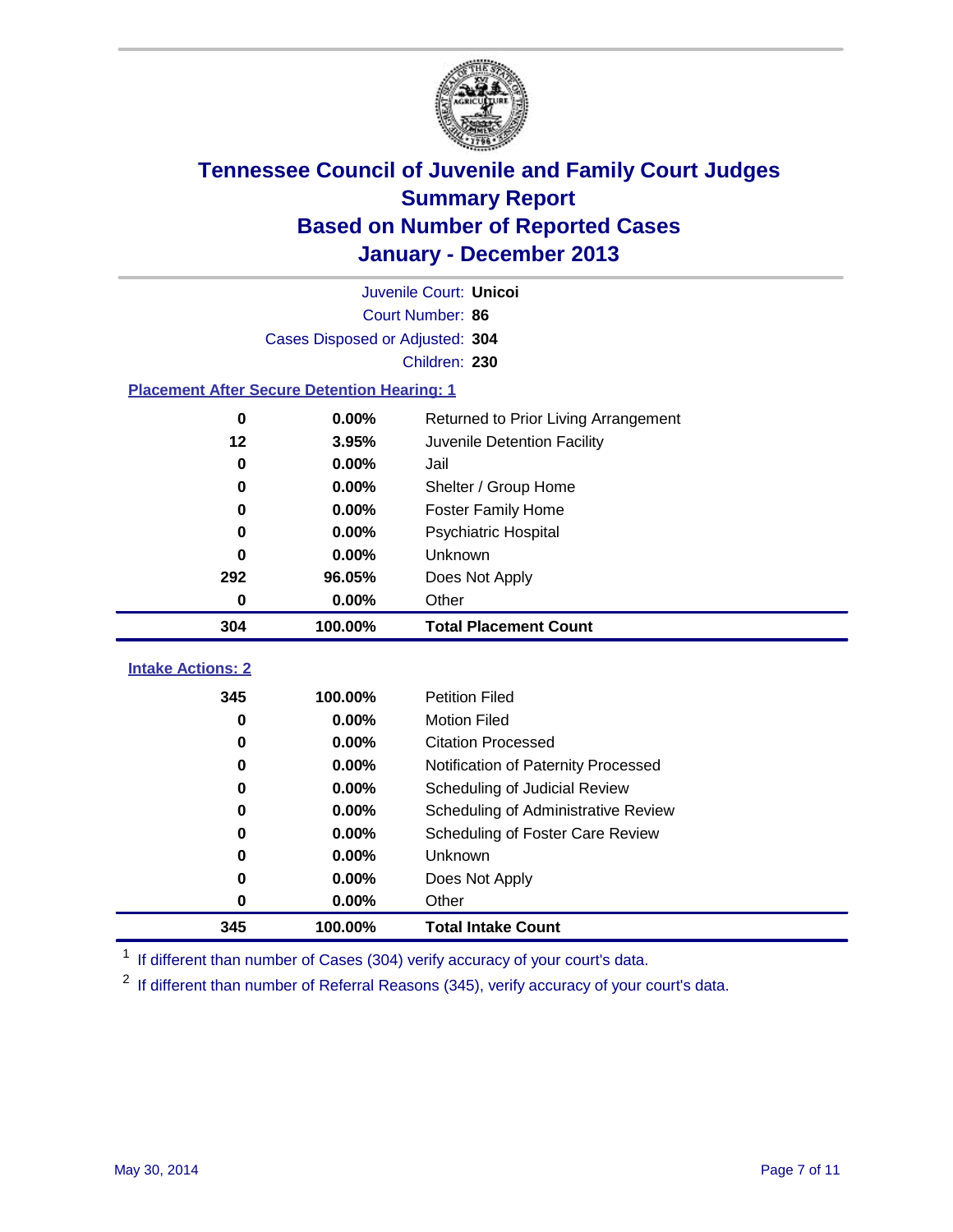

Court Number: **86** Juvenile Court: **Unicoi** Cases Disposed or Adjusted: **304** Children: **230**

#### **Last Grade Completed by Child: 1**

| 0        | 0.00%   | Too Young for School         |
|----------|---------|------------------------------|
| 0        | 0.00%   | Preschool                    |
| 1        | 0.43%   | Kindergarten                 |
| 3        | 1.30%   | 1st Grade                    |
| 4        | 1.74%   | 2nd Grade                    |
| 6        | 2.61%   | 3rd Grade                    |
| 5        | 2.17%   | 4th Grade                    |
| 3        | 1.30%   | 5th Grade                    |
| 6        | 2.61%   | 6th Grade                    |
| 11       | 4.78%   | 7th Grade                    |
| 11       | 4.78%   | 8th Grade                    |
| 17       | 7.39%   | 9th Grade                    |
| 34       | 14.78%  | 10th Grade                   |
| 19       | 8.26%   | 11th Grade                   |
| 9        | 3.91%   | 12th Grade                   |
| $\bf{0}$ | 0.00%   | Non-Graded Special Ed        |
| 0        | 0.00%   | <b>GED</b>                   |
| 0        | 0.00%   | Graduated                    |
| 1        | 0.43%   | <b>Never Attended School</b> |
| 94       | 40.87%  | Unknown                      |
| 6        | 2.61%   | Other                        |
| 230      | 100.00% | <b>Total Child Count</b>     |

### **Enrolled in Special Education: 1**

One child could be counted in multiple categories, verify accuracy of your court's data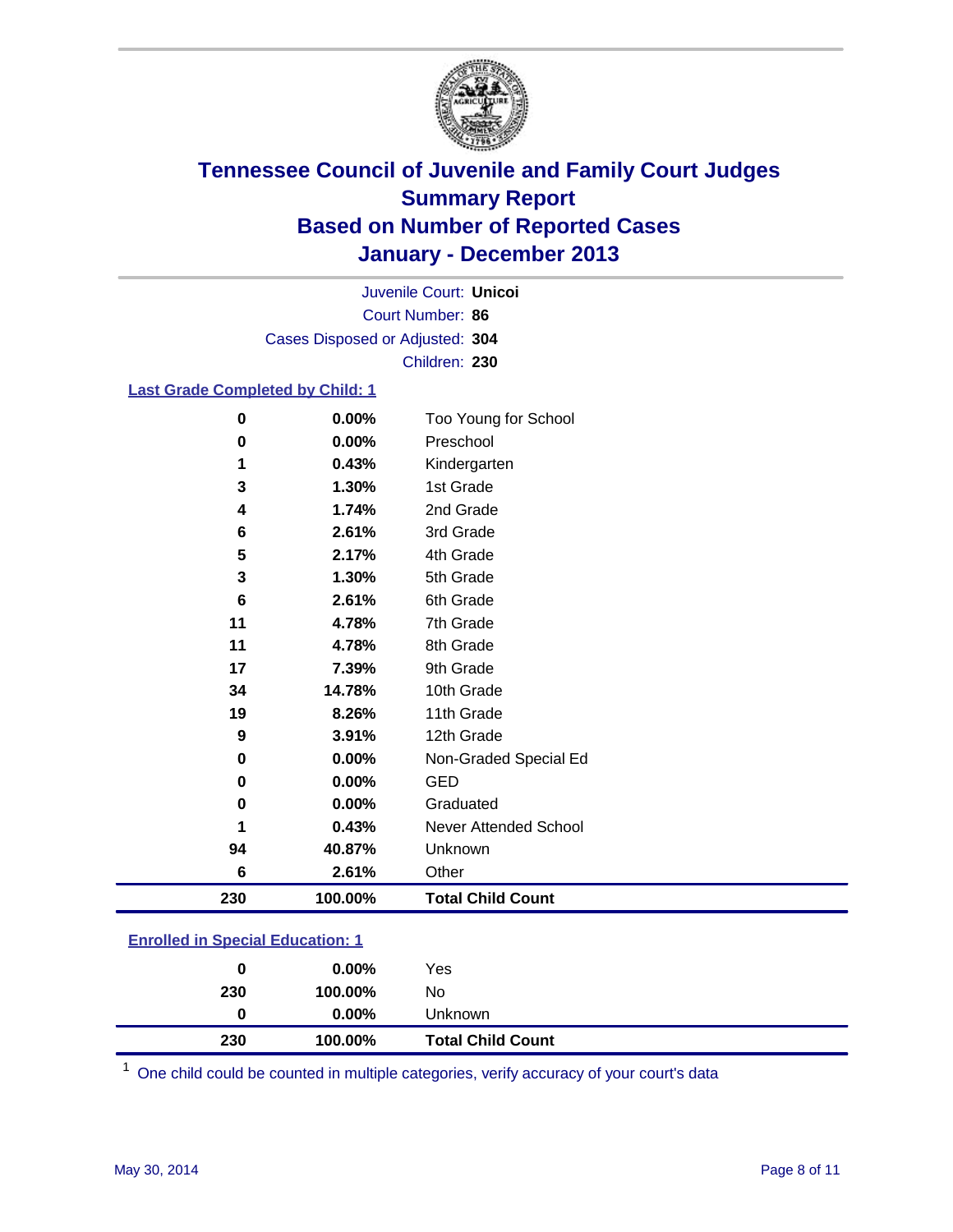

| Juvenile Court: Unicol       |                                 |                           |  |  |  |
|------------------------------|---------------------------------|---------------------------|--|--|--|
|                              | Court Number: 86                |                           |  |  |  |
|                              | Cases Disposed or Adjusted: 304 |                           |  |  |  |
|                              |                                 | Children: 230             |  |  |  |
| <b>Action Executed By: 1</b> |                                 |                           |  |  |  |
| 345                          | 100.00%                         | Judge                     |  |  |  |
| 0                            | $0.00\%$                        | Magistrate                |  |  |  |
| 0                            | $0.00\%$                        | <b>YSO</b>                |  |  |  |
| 0                            | $0.00\%$                        | Other                     |  |  |  |
| 0                            | $0.00\%$                        | Unknown                   |  |  |  |
| 345                          | 100.00%                         | <b>Total Action Count</b> |  |  |  |

### **Formal / Informal Actions: 1**

| 139      | 40.29%   | Dismissed                                        |
|----------|----------|--------------------------------------------------|
| 0        | $0.00\%$ | Retired / Nolle Prosequi                         |
| 0        | 0.00%    | <b>Complaint Substantiated Delinquent</b>        |
| 128      | 37.10%   | <b>Complaint Substantiated Status Offender</b>   |
| 0        | 0.00%    | <b>Complaint Substantiated Dependent/Neglect</b> |
| 0        | $0.00\%$ | <b>Complaint Substantiated Abused</b>            |
| 0        | $0.00\%$ | <b>Complaint Substantiated Mentally III</b>      |
| 0        | $0.00\%$ | Informal Adjustment                              |
| 0        | $0.00\%$ | <b>Pretrial Diversion</b>                        |
| 0        | 0.00%    | <b>Transfer to Adult Court Hearing</b>           |
| 0        | $0.00\%$ | Charges Cleared by Transfer to Adult Court       |
| 0        | $0.00\%$ | Special Proceeding                               |
| 0        | $0.00\%$ | <b>Review Concluded</b>                          |
| $\bf{0}$ | $0.00\%$ | Case Held Open                                   |
| 78       | 22.61%   | Other                                            |
| 0        | $0.00\%$ | Unknown                                          |
| 345      | 100.00%  | <b>Total Action Count</b>                        |

<sup>1</sup> If different than number of Referral Reasons (345), verify accuracy of your court's data.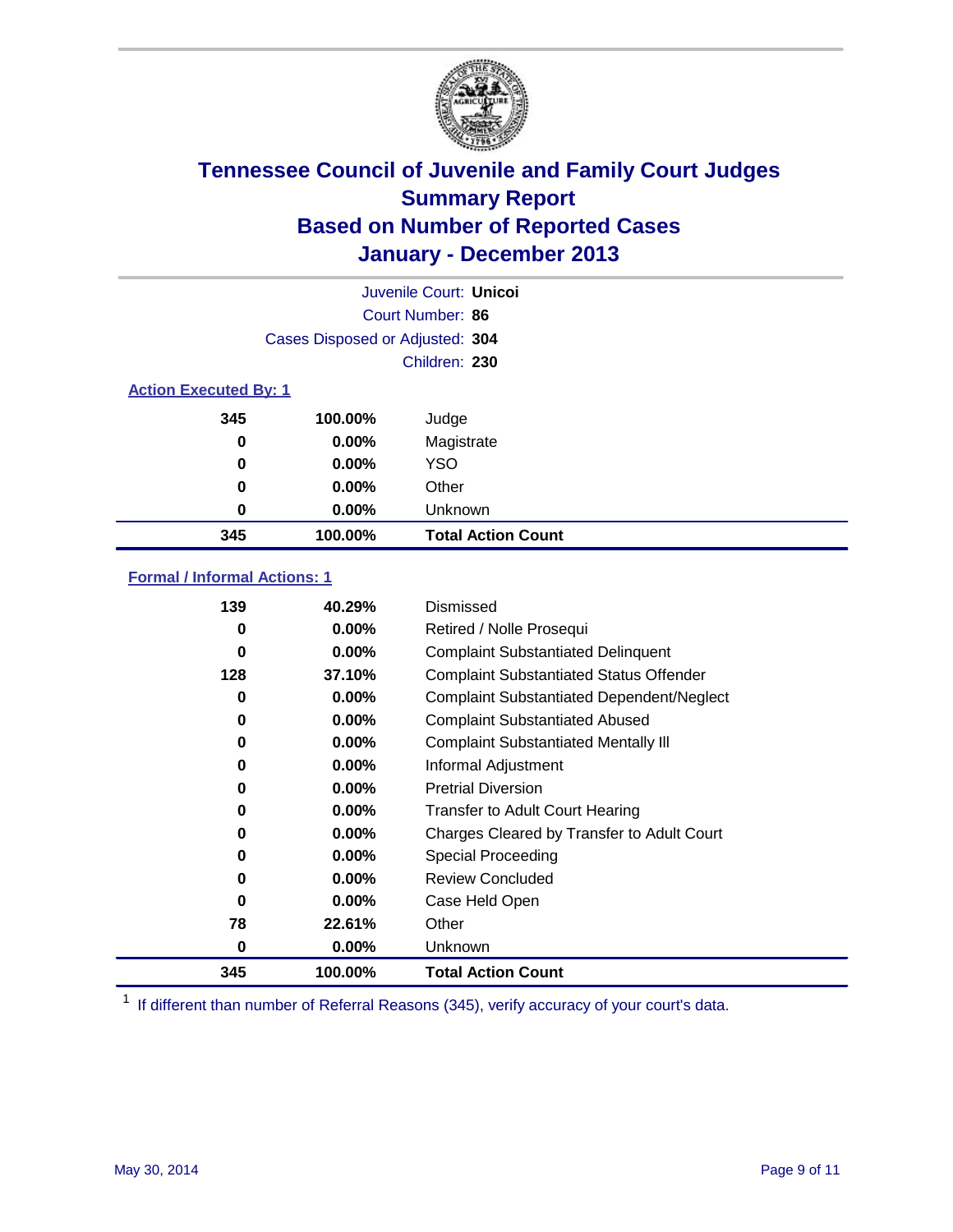

|                       |                                 | Juvenile Court: Unicoi                                |
|-----------------------|---------------------------------|-------------------------------------------------------|
|                       |                                 | Court Number: 86                                      |
|                       | Cases Disposed or Adjusted: 304 |                                                       |
|                       |                                 | Children: 230                                         |
| <b>Case Outcomes:</b> |                                 | There can be multiple outcomes for one child or case. |
| 122                   | 28.57%                          | Case Dismissed                                        |
| 0                     | 0.00%                           | Case Retired or Nolle Prosequi                        |
| 2                     | 0.47%                           | Warned / Counseled                                    |
| 0                     | 0.00%                           | Held Open For Review                                  |
| 0                     | 0.00%                           | Supervision / Probation to Juvenile Court             |
| 0                     | 0.00%                           | <b>Probation to Parents</b>                           |
| 0                     | 0.00%                           | Referral to Another Entity for Supervision / Service  |
| 1                     | 0.23%                           | Referred for Mental Health Counseling                 |
| 0                     | 0.00%                           | Referred for Alcohol and Drug Counseling              |
| 0                     | 0.00%                           | Referred to Alternative School                        |
| 0                     | 0.00%                           | Referred to Private Child Agency                      |
| 1                     | 0.23%                           | Referred to Defensive Driving School                  |
| 0                     | 0.00%                           | Referred to Alcohol Safety School                     |
| 0                     | 0.00%                           | Referred to Juvenile Court Education-Based Program    |
| 0                     | 0.00%                           | Driver's License Held Informally                      |
| 0                     | 0.00%                           | <b>Voluntary Placement with DMHMR</b>                 |
| 0                     | 0.00%                           | <b>Private Mental Health Placement</b>                |
| 0                     | 0.00%                           | <b>Private MR Placement</b>                           |
| 9                     | 2.11%                           | Placement with City/County Agency/Facility            |
| 0                     | 0.00%                           | Placement with Relative / Other Individual            |
| 36                    | 8.43%                           | Fine                                                  |
| 0                     | 0.00%                           | <b>Public Service</b>                                 |
| 4                     | 0.94%                           | Restitution                                           |
| 0                     | 0.00%                           | <b>Runaway Returned</b>                               |
| 7                     | 1.64%                           | No Contact Order                                      |
| 0                     | 0.00%                           | Injunction Other than No Contact Order                |
| 0                     | 0.00%                           | <b>House Arrest</b>                                   |
| 0                     | 0.00%                           | <b>Court Defined Curfew</b>                           |
| 0                     | 0.00%                           | Dismissed from Informal Adjustment                    |
| 0                     | 0.00%                           | <b>Dismissed from Pretrial Diversion</b>              |
| 2                     | 0.47%                           | <b>Released from Probation</b>                        |
| 0                     | 0.00%                           | <b>Transferred to Adult Court</b>                     |
| 0                     | 0.00%                           | <b>DMHMR Involuntary Commitment</b>                   |